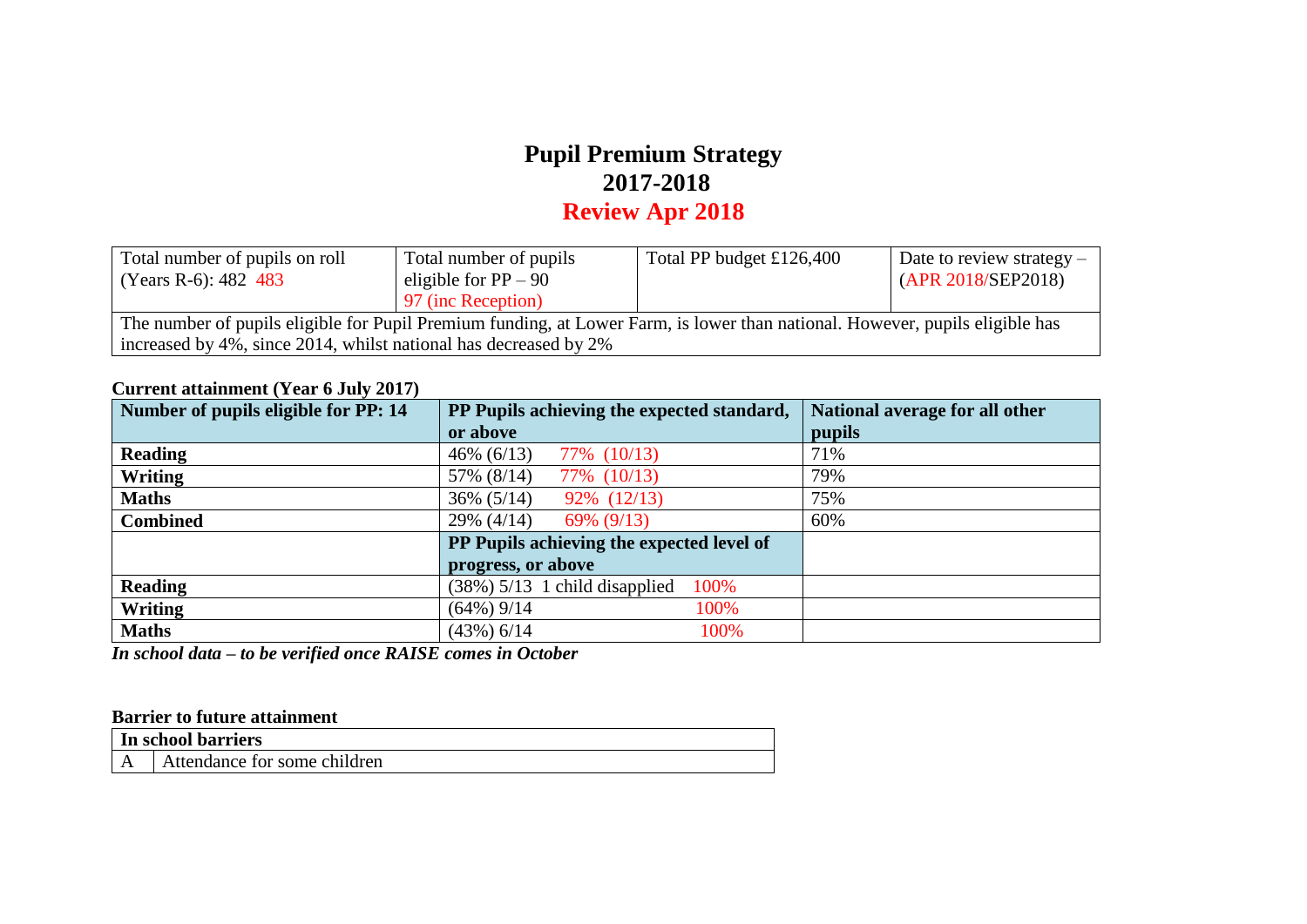|   | Gender difference in attainment                                 |
|---|-----------------------------------------------------------------|
|   | Children's social and emotional development                     |
|   | Low starting points on entry for some children                  |
| Е | Early language acquisition $-$ lower for some children on entry |
|   | Knowledge and understanding of the world                        |

### **Desired outcomes**

|              | <b>Desired outcomes</b>    | Success criteria           | Why the chosen approach/pupil              | How we monitor it's      | <b>Staff lead</b> |
|--------------|----------------------------|----------------------------|--------------------------------------------|--------------------------|-------------------|
|              |                            | Green coding $-PP$         | premium spend                              | effectiveness and        |                   |
|              |                            | spend/action               |                                            | timeframe                |                   |
| $\mathbf{A}$ | To ensure attendance of,   | 98% of the PP              | To work with families to ensure            | Weekly checks            | <b>CGSM</b>       |
|              | at least 98% of the PP     | children will have an      | children's attendance is above 96%,        | Weekly meetings with     |                   |
|              | pupils are above 96%       | attendance of over         | focus on children who are eligible for PP. | EWO                      | Overseen          |
|              |                            | 96%                        | Home visits, where necessary.              |                          | by HT             |
|              | Currently, 93.6% (April)   |                            |                                            |                          |                   |
|              | 2018)                      | <b>CGSM</b> funded to lead |                                            |                          |                   |
|              |                            | on this and work with      |                                            |                          |                   |
|              |                            | families that need         |                                            |                          |                   |
|              |                            | support.                   |                                            |                          |                   |
|              |                            | Pastoral mentor            |                                            |                          |                   |
| B            | The progress of            | Any gaps between PP        | Evidence indicates that one to one tuition | Phase leaders/SLT to     | Phase             |
|              | disadvantaged pupils,      | and non-PP children        | can be effective, on average accelerating  | monitor progress towards | leaders/SLT       |
|              | currently on roll, matches | will close and             | learning by approximately five additional  | attainment half termly.  |                   |
|              | that of other pupils. The  | progress will be at        | months' progress.                          |                          | Overseen          |
|              | progress of disadvantaged  | least inline.              | (Sutton Trust Toolkit)                     | Teacher/TA appraisals    | by HT             |
|              | pupils from different      |                            |                                            | termly and annually      |                   |
|              | starting points matches    | $TA$ funding $-$           | Overall, the pattern is that small group   |                          |                   |
|              | that of other pupils       | intervention in/out of     | tuition is effective                       | Case studies annually    |                   |
|              | nationally.                | class.                     | (Sutton Trust Toolkit)                     |                          |                   |
|              |                            |                            |                                            |                          |                   |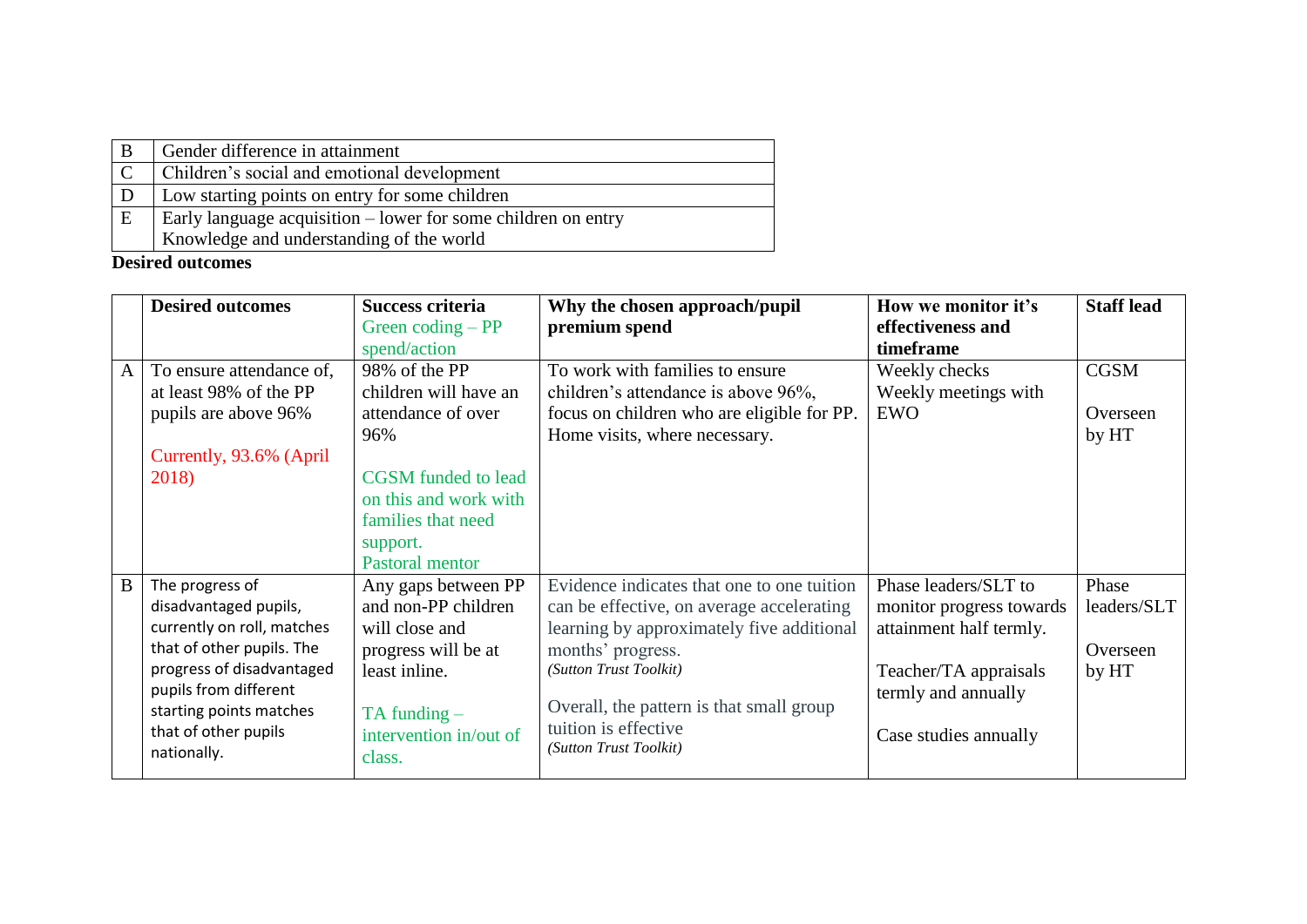|                          | Targeted year groups             | It seems obvious that reducing the         |  |
|--------------------------|----------------------------------|--------------------------------------------|--|
| All disadvantaged        | $(3 \text{ and } 6)$ to be split | number of pupils in a class will improve   |  |
| children are either      | into 3 to be taught              | the quality of teaching and learning, for  |  |
| targeted within class or | English and Maths -              | example by increasing the amount of        |  |
| involved in intervention | taught by qualified              | high quality feedback or one to one        |  |
| groups. Progress is      | teachers.                        | attention learners receive. However,       |  |
| tracked for              | Year 6 booster                   | overall the evidence does not show         |  |
| groups/individuals and   | groups.                          | particularly large or clear effects, until |  |
| intervention is adapted  | All children benefit             | class size is reduced to under 20 or even  |  |
| immediately where        | from better ratio.               | below 15.                                  |  |
| necessary. Progress      | Phase leaders time to            | (Following this info, we will decrease the |  |
| analysis – see $HT$ .    | track each child and             | class size to below 20)                    |  |
|                          | the impact of                    | (Sutton Trust Toolkit)                     |  |
|                          | intervention,                    |                                            |  |
|                          | regularly.                       | Phonics approaches have been               |  |
|                          | Qualified teacher to             | consistently found to be effective in      |  |
|                          | teach phonics                    | supporting younger readers to master the   |  |
|                          | throughout school and            | basics of reading, with an average impact  |  |
|                          | progressed tracked               | of an additional four months' progress.    |  |
|                          | regularly.                       | (Sutton Trust Toolkit)                     |  |
|                          | <b>FSM</b> breakfast tuition     |                                            |  |
|                          | club ran by SLT.                 | Proven positive impact from previous       |  |
|                          | Time for SLT to                  | years (Lower Farm)                         |  |
|                          | scrutinise, more                 |                                            |  |
|                          | closely, the reading             |                                            |  |
|                          | that is done at home             |                                            |  |
|                          | <b>Advice from David</b>         |                                            |  |
|                          | $M$ oss – advisor for            |                                            |  |
|                          | Literacy.                        |                                            |  |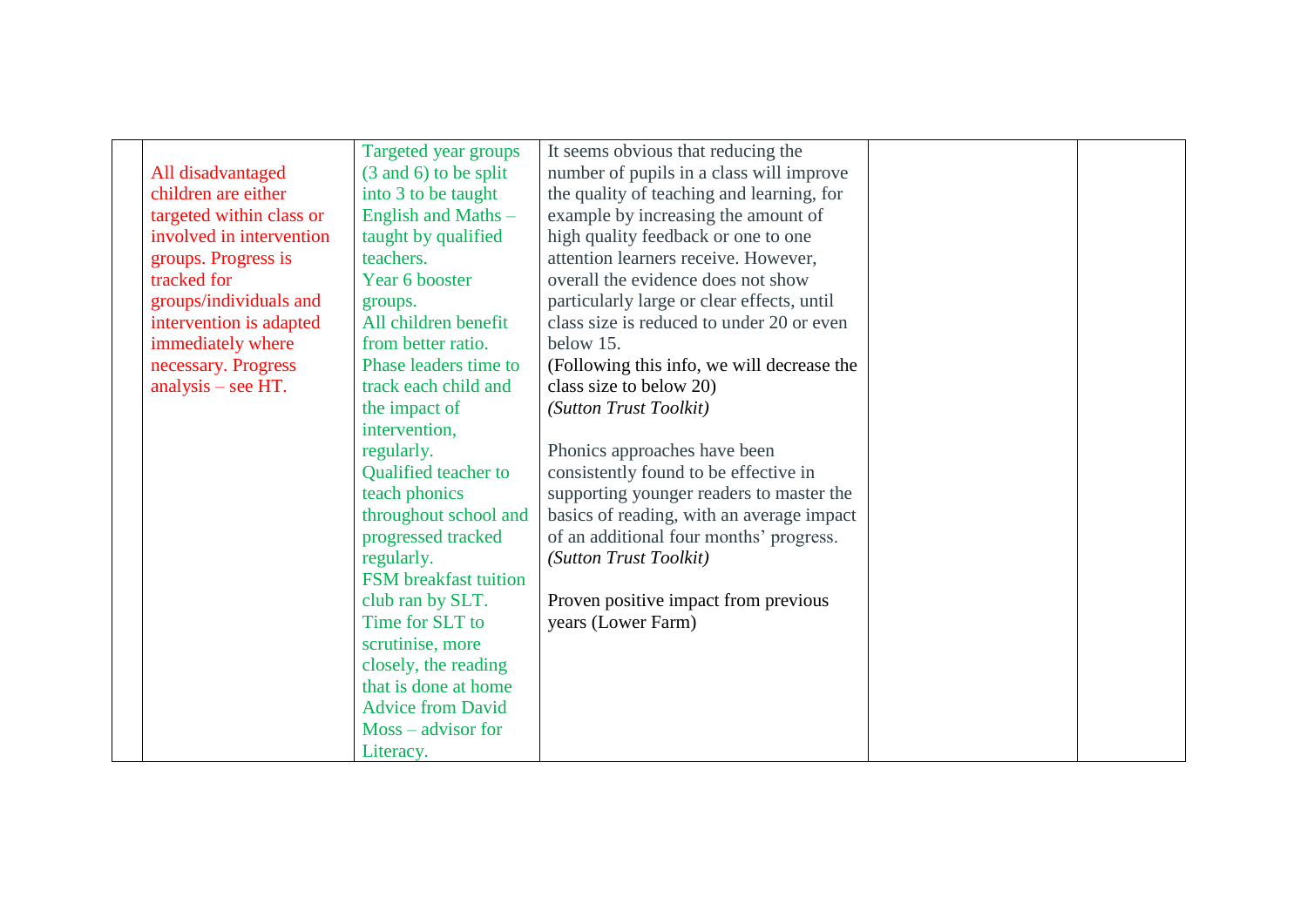|               |                          | Regular moderation in                     |                                             |                           |              |
|---------------|--------------------------|-------------------------------------------|---------------------------------------------|---------------------------|--------------|
|               |                          | staff meetings for                        |                                             |                           |              |
|               |                          | both English and                          |                                             |                           |              |
|               |                          | Maths.                                    |                                             |                           |              |
|               |                          | Phonics learning                          |                                             |                           |              |
|               |                          | walks in Years 1 and                      |                                             |                           |              |
|               |                          |                                           |                                             |                           |              |
|               |                          | Year $6 -$ daily                          |                                             |                           |              |
|               |                          | practice focus                            |                                             |                           |              |
|               |                          | changed.                                  |                                             |                           |              |
|               |                          | Maths medium term                         |                                             |                           |              |
|               |                          | plans reflect areas of                    |                                             |                           |              |
|               |                          | difficulty from last                      |                                             |                           |              |
|               |                          | year (predominantly                       |                                             |                           |              |
|               |                          | in Yr 6 following                         |                                             |                           |              |
|               |                          | SATs)                                     |                                             |                           |              |
|               |                          | More opportunities                        |                                             |                           |              |
|               |                          | for reading and                           |                                             |                           |              |
|               |                          | comprehension in                          |                                             |                           |              |
|               |                          | Year 6: looking at                        |                                             |                           |              |
|               |                          | each type of question                     |                                             |                           |              |
|               |                          |                                           |                                             |                           |              |
| $\mathcal{C}$ | For all children to feel | specifically.                             |                                             | Parental/child/teacher/TA | CGSM/        |
|               |                          | There are a high<br>number of PP children | On average, SEL interventions have an       |                           |              |
|               | safe and secure and part |                                           | identifiable and significant impact on      | feedback                  | <b>SENCO</b> |
|               | of the school            | who participate in                        | attitudes to learning, social relationships |                           |              |
|               | environment.             | extra curricular                          | in school, and attainment itself (four      | Info gathering at the     | Overseen     |
|               |                          | activities.                               | months' additional progress on average).    | start, and end, of        | by HT        |
|               | Focussed work to take    | Children who have                         | (Sutton Trust Toolkit)                      | intervention              |              |
|               | place with children who  | extra social and/or                       |                                             |                           |              |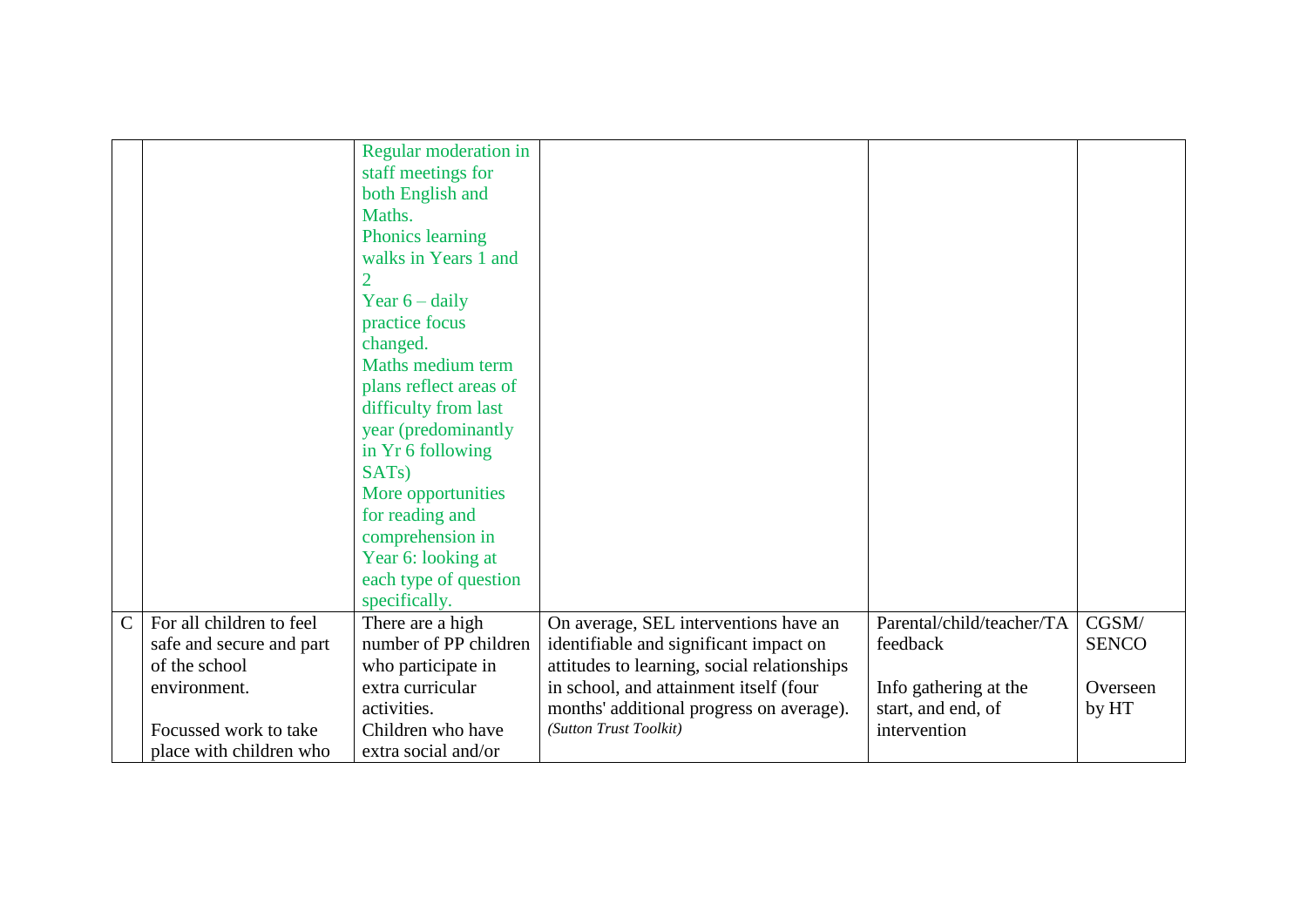| have social and/or          | emotional difficulties | Register of extra         |  |
|-----------------------------|------------------------|---------------------------|--|
| emotional difficulties.     | are coached through    | curricular activities     |  |
|                             | difficult situations.  |                           |  |
| Nurture provision:          | Less 'Red' behaviours  | Invites to PP children to |  |
| Currently, 6 FSM            | recorded (shown in     | join clubs.               |  |
| children access nurture     | the audit).            |                           |  |
| provision, from Years 1     | Attendance, and        | Attendance data           |  |
| to 6. Case                  | punctuality, of        |                           |  |
| studies/information         | individual PP children |                           |  |
| gathering sheets show a     | increases.             |                           |  |
| positive impact. Info       | Results of discussions |                           |  |
| from behaviour audit:       | and work show a        |                           |  |
| Spring 1 2017 Total 14      | positive impact from   |                           |  |
| children receiving          | intervention.          |                           |  |
| reflection time (5 of       | Playscheme during      |                           |  |
| which had $3+$ ) Spring 2   | the holidays $-PP$     |                           |  |
| 2018 Total 7 children       | children accessing     |                           |  |
| receiving reflection time   | this.                  |                           |  |
| (only 1 of which            |                        |                           |  |
| receiving $3+$ and one      |                        |                           |  |
| receiving $2+$ ) Therefore, | Support with cost of   |                           |  |
| 50% reduction in            | uniform and trips etc  |                           |  |
| numbers                     | <b>CGSM</b> and        |                           |  |
| Attendance/lateness drive   | experienced Pastoral   |                           |  |
| $ongoing -$                 | Mentor working with    |                           |  |
| competitions/involvement    | individuals and small  |                           |  |
| of EWO on 'late gate'.      | groups.                |                           |  |
|                             | $CGSM - attendance$    |                           |  |
|                             | and punctuality        |                           |  |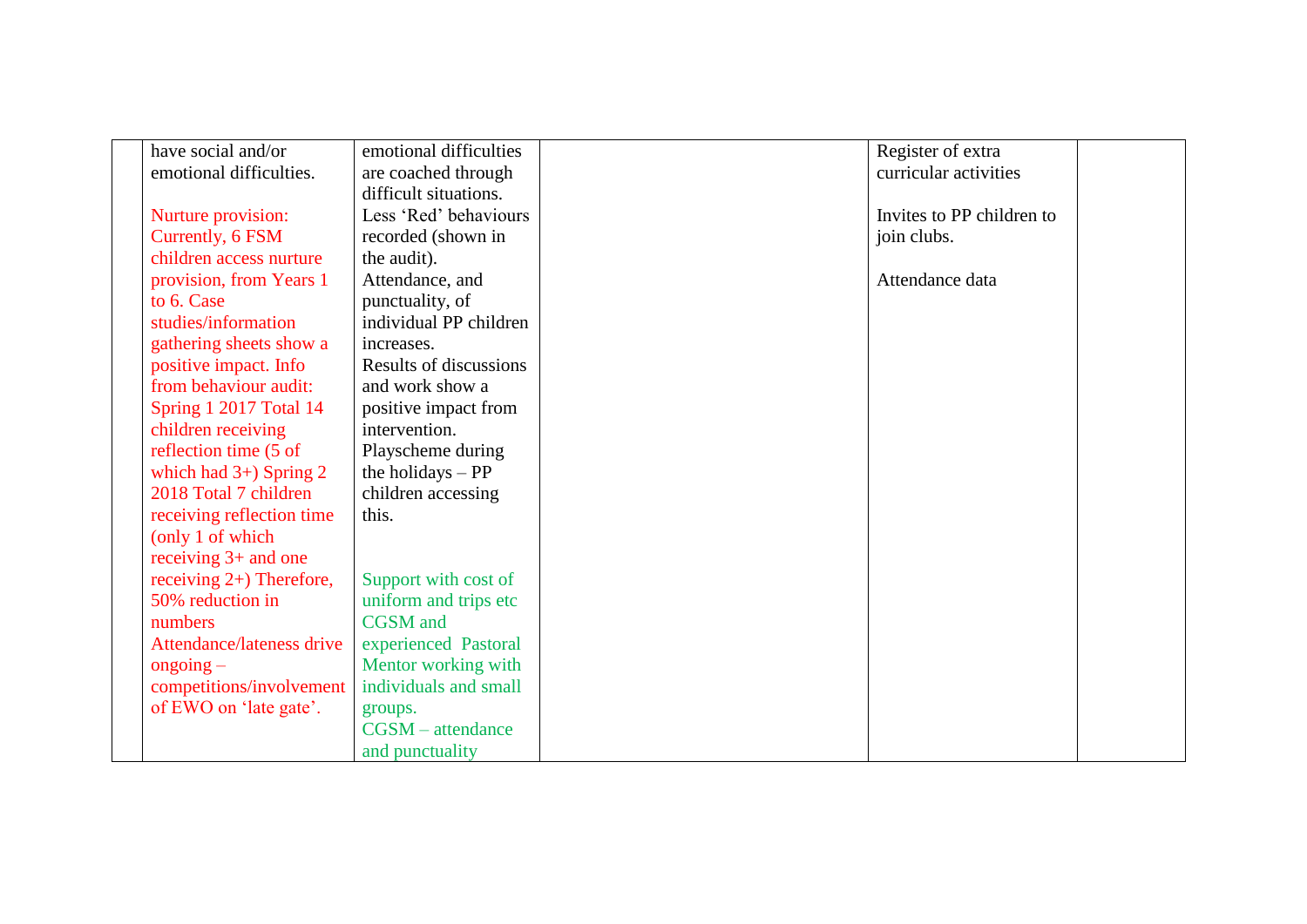|   |                                                                                                                                                      | $Teaches - extra$<br>curricular clubs<br><b>SLT</b> time for<br>'Reflections'<br>Nurture house                                                              |                                                                                                                                                                                                                                                                                                        |                                         |                                            |
|---|------------------------------------------------------------------------------------------------------------------------------------------------------|-------------------------------------------------------------------------------------------------------------------------------------------------------------|--------------------------------------------------------------------------------------------------------------------------------------------------------------------------------------------------------------------------------------------------------------------------------------------------------|-----------------------------------------|--------------------------------------------|
| D | For all EYFS - PP and<br>FSM children, with no<br>additional needs, to make<br>at least expected progress<br>in CL.                                  | Pupils eligible for PP<br>funding make, at<br>least, expected<br>progress in CL and<br>are, at least in-line<br>with national.                              | High ratio of TA support in reception,<br>which includes the development of<br>language through small group work.<br>(Overall, the pattern is that small group<br>tuition is effective - Sutton Trust Toolkit)                                                                                         | EYFS data – ongoing,<br>analysed termly | <b>EYFS</b><br>leader<br>Overseen<br>by HT |
|   | The expected progress for<br>all 3 CL areas is 2 steps<br>(from Sept to April).<br>$PP - Nursery$<br>The current average is 2.3<br>steps of progress | Those with a low<br>starting point, make<br>more than expected.<br><b>SALT</b> training for<br>$EYFS$ staff $-$<br>completed end of last                    | Phonics small group work and daily<br>interventions across KS1.<br>Phonics approaches have been<br>consistently found to be effective in<br>supporting younger readers to master the<br>basics of reading, with an average impact<br>of an additional four months' progress.<br>(Sutton Trust Toolkit) |                                         |                                            |
|   | <b>FSM</b> - Reception<br>The current average is 3.2<br>steps of progress.                                                                           | academic year<br>Time for staff to<br>screen children -<br>completed<br>Workshops for<br>parents to support<br>their learning at home<br>- completed weekly | Overall, the evidence suggests that early<br>years and pre-school intervention is<br>beneficial. On average, early years<br>interventions have an impact of five<br>additional months' progress, and appear<br>to be particularly beneficial for children<br>from low income families.                 |                                         |                                            |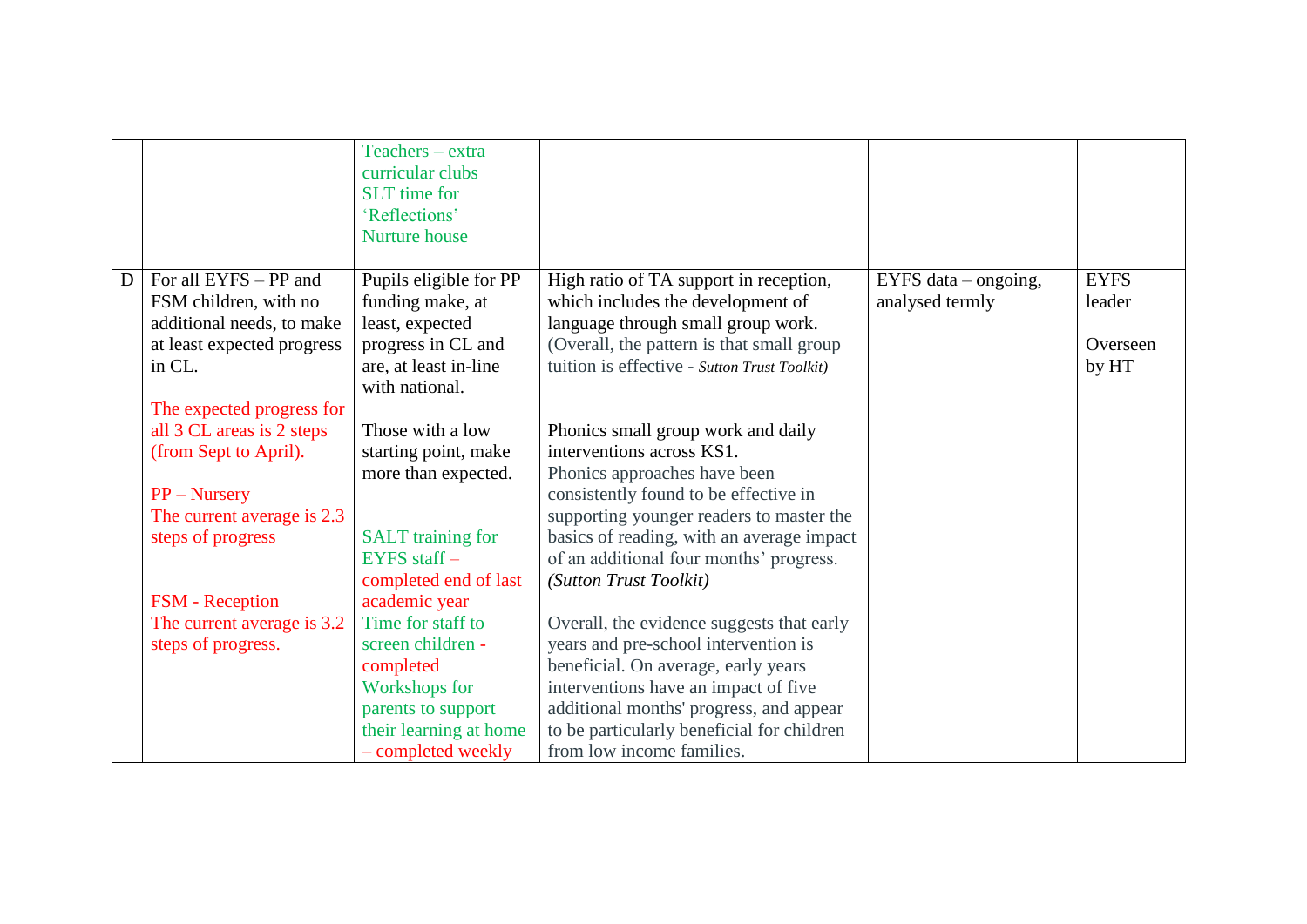|  | in Reception. Some        | (Sutton Trust Toolkit)          |  |
|--|---------------------------|---------------------------------|--|
|  | workshops in Nursery      |                                 |  |
|  | and 2s                    | Advice from speech and language |  |
|  | Parent reading every      | therapy service.                |  |
|  | Thursday morning -        |                                 |  |
|  | completed in              |                                 |  |
|  | Reception                 |                                 |  |
|  | Phonics taught in 4       |                                 |  |
|  | groups daily $-$          |                                 |  |
|  | completed in              |                                 |  |
|  | Reception                 |                                 |  |
|  | 2s- focused language      |                                 |  |
|  | work. - CLL is            |                                 |  |
|  | focused on in the         |                                 |  |
|  | individualised            |                                 |  |
|  | planning used by the      |                                 |  |
|  | 2's staff. Wellcomm       |                                 |  |
|  | groups are set to begin   |                                 |  |
|  | running and               |                                 |  |
|  | <b>Wellcomm</b> targets   |                                 |  |
|  | will be incorporated      |                                 |  |
|  | into this                 |                                 |  |
|  |                           |                                 |  |
|  | Talking focus parent      |                                 |  |
|  | workshops.-taking         |                                 |  |
|  | place on $4/5/18$         |                                 |  |
|  | <b>Talking/PSED tasks</b> |                                 |  |
|  | in Nurture group          |                                 |  |
|  | afternoons-               |                                 |  |
|  |                           |                                 |  |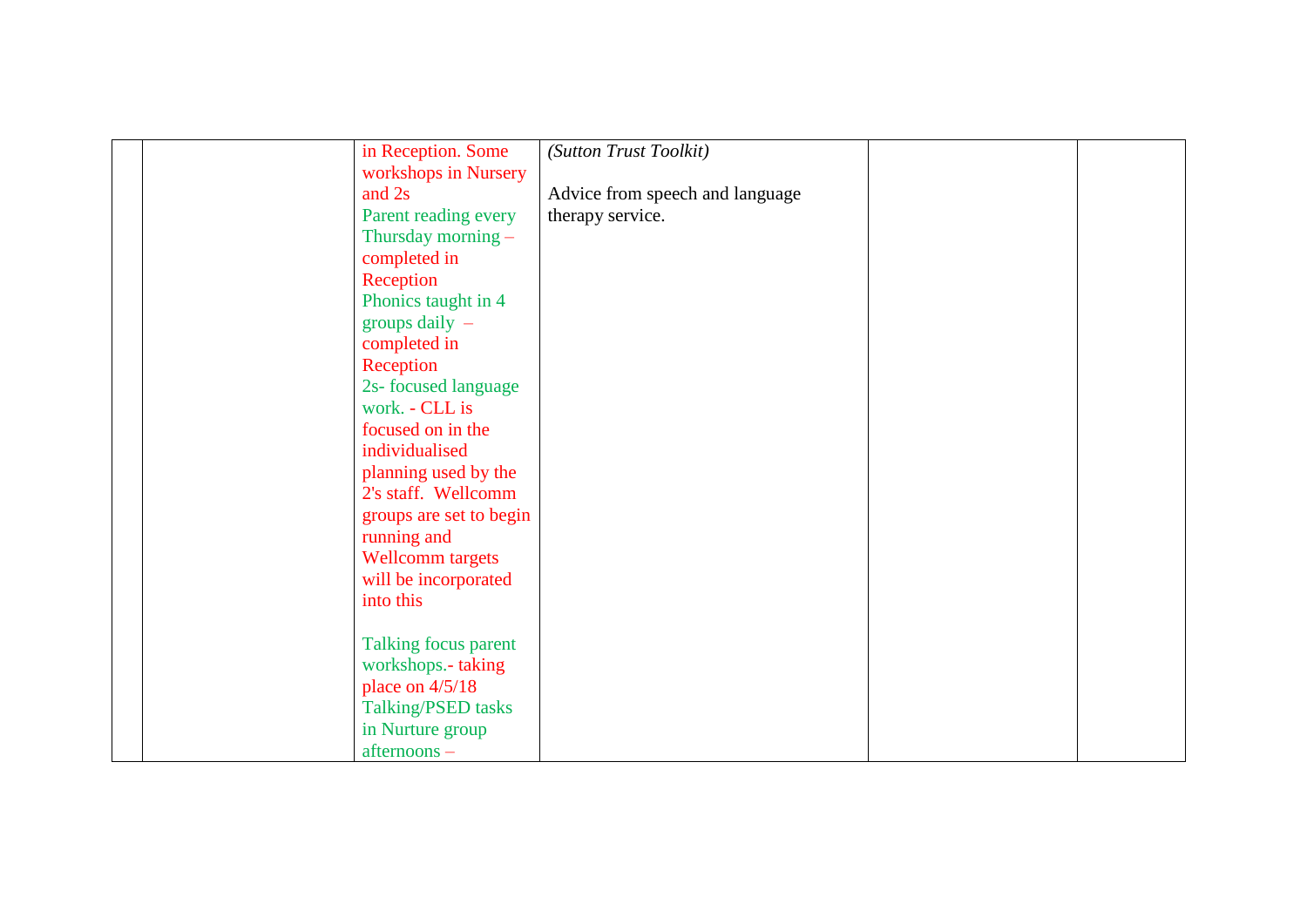|             |                         | completed in<br>Reception<br>TA funding – extra<br>TA in Reception<br><b>Black Sheep Press</b><br>$pack - yet to start,$<br>when appropriate<br>Intervention groups-<br>completed in<br>Reception<br>Forest schools $-$ this<br>has started and the<br>Phase Group leader's<br>next step is to record<br>observations and<br>impact.<br>Year 6 peer buddies<br>- completed in<br>Reception |                                                                            |                                   |               |
|-------------|-------------------------|--------------------------------------------------------------------------------------------------------------------------------------------------------------------------------------------------------------------------------------------------------------------------------------------------------------------------------------------------------------------------------------------|----------------------------------------------------------------------------|-----------------------------------|---------------|
| $\mathbf F$ | For children to         | Children will                                                                                                                                                                                                                                                                                                                                                                              | Overall, studies of adventure learning                                     | Bursar to monitor                 | <b>Bursar</b> |
|             | experience a wide range | experience school                                                                                                                                                                                                                                                                                                                                                                          | interventions consistently show positive                                   | expenditure and number            |               |
|             | of activities that will | activities, including                                                                                                                                                                                                                                                                                                                                                                      | benefits on academic learning, and wider                                   | of pupils accessing the           | PP lead       |
|             | deepen their learning.  | trips and extra-<br>curricular                                                                                                                                                                                                                                                                                                                                                             | outcomes such as self-confidence. On<br>average, pupils who participate in | $PP$ fund $-$ annual<br>analysis. | Overseen      |
|             | Y6 Leadership:          | clubs/activities and                                                                                                                                                                                                                                                                                                                                                                       | adventure learning interventions appear                                    |                                   | by HT         |
|             | PP children hold        | these will have a                                                                                                                                                                                                                                                                                                                                                                          | to make                                                                    | PP lead to monitor                |               |
|             | leadership roles which  | positive impact on                                                                                                                                                                                                                                                                                                                                                                         | approximately three additional months'                                     | uptake of extra curricular        |               |
|             | include prefects, house | their learning/social                                                                                                                                                                                                                                                                                                                                                                      | progress.                                                                  | opportunities by PP               |               |
|             |                         |                                                                                                                                                                                                                                                                                                                                                                                            | (Sutton Trust Toolkit)                                                     | children.                         |               |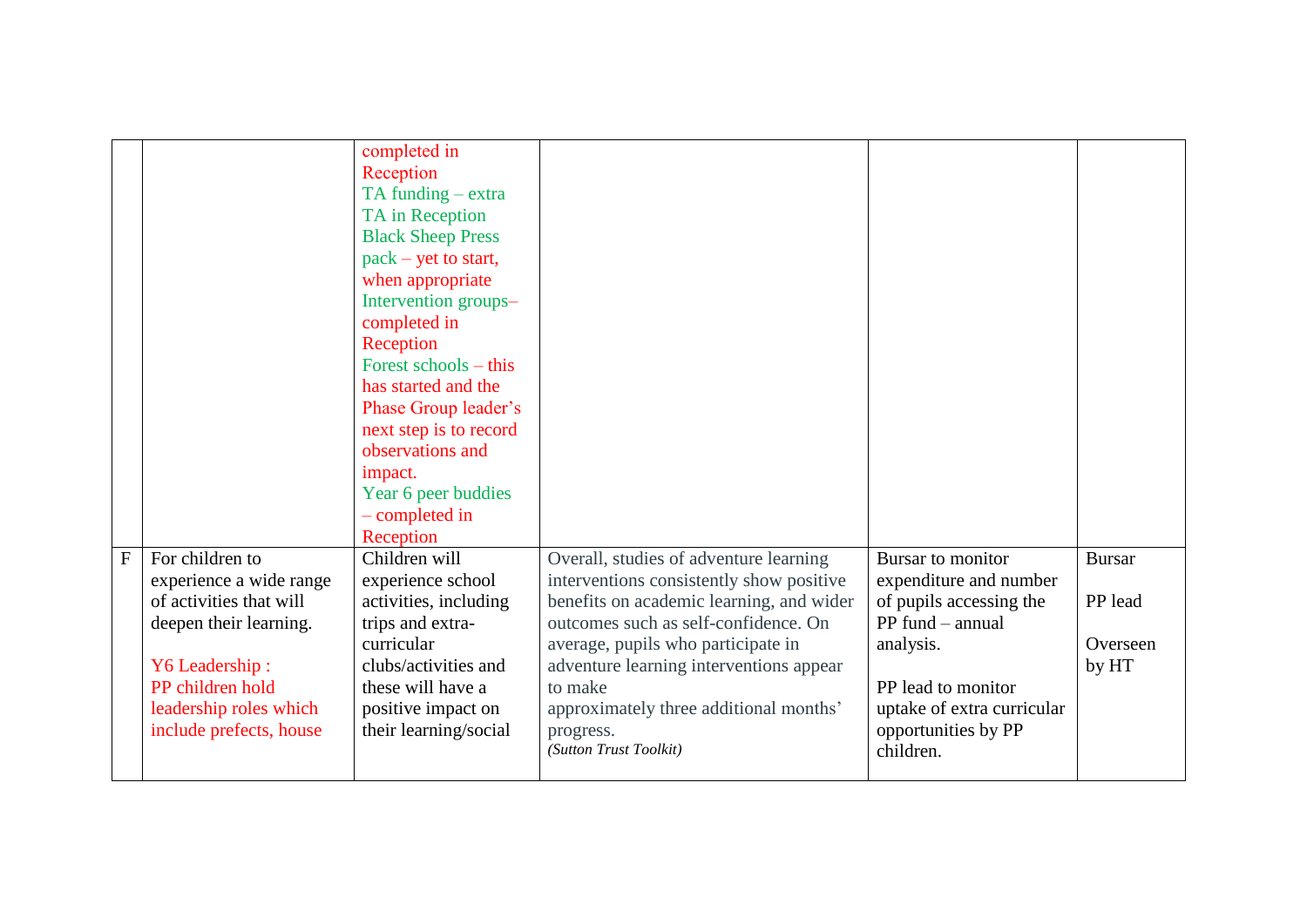| captains and sports           | and emotional          | 'Playing a musical instrument relieves  |                          |  |
|-------------------------------|------------------------|-----------------------------------------|--------------------------|--|
| leaders.                      | development.           | stress, makes you smarter, helps build  | PP lead/CGSM to          |  |
|                               |                        | confidence, teaches patience, fosters   | feedback on impact of    |  |
| Forest school:                | This will be seen      | creativity, improves memory, develops   | experiences through      |  |
| PP children attend after      | $through -$            | discipline and gives you a sense of     | conversations with       |  |
| school club and are given     | improvement in         | achievement'.                           | children.                |  |
| first refusal for places.     | attendance/punctuality | Research cited in                       |                          |  |
|                               | of individuals;        | http://www.shankarmahadevanacademy.com/ | Extra curricular clubs   |  |
| <b>Guitar lessons:</b>        | increase in confidence |                                         | registers                |  |
| 18 children, from Years       | - playing to a wider   |                                         |                          |  |
| 3-6, attend guitar lessons    | audience; immediate    |                                         | Register of prefects etc |  |
| weekly                        | impact on learning eg  |                                         |                          |  |
|                               | creative writing is    |                                         | Case studies             |  |
| Production:                   | improved/leadership    |                                         |                          |  |
| 16 PP children have main      | and/or social skills   |                                         |                          |  |
| parts or supporting roles     | developed, some PP     |                                         |                          |  |
| in this year's production     | children will be part  |                                         |                          |  |
|                               | of the Prefects        |                                         |                          |  |
| <b>Rock Steady:</b>           | team/have areas of     |                                         |                          |  |
| 11 PP children are            | responsibility within  |                                         |                          |  |
| involved in the Rock          | the school.            |                                         |                          |  |
| <b>Steady activities. See</b> | Children will have the |                                         |                          |  |
| Case Study to show the        | opportunity to         |                                         |                          |  |
| difference these activities   | showcase their talents |                                         |                          |  |
| have made to a chosen         | that they practise     |                                         |                          |  |
| individual.                   | outside of school      |                                         |                          |  |
|                               | which will, in turn,   |                                         |                          |  |
| Before school clubs           | motivate others.       |                                         |                          |  |
| $(SLT)$ :                     |                        |                                         |                          |  |